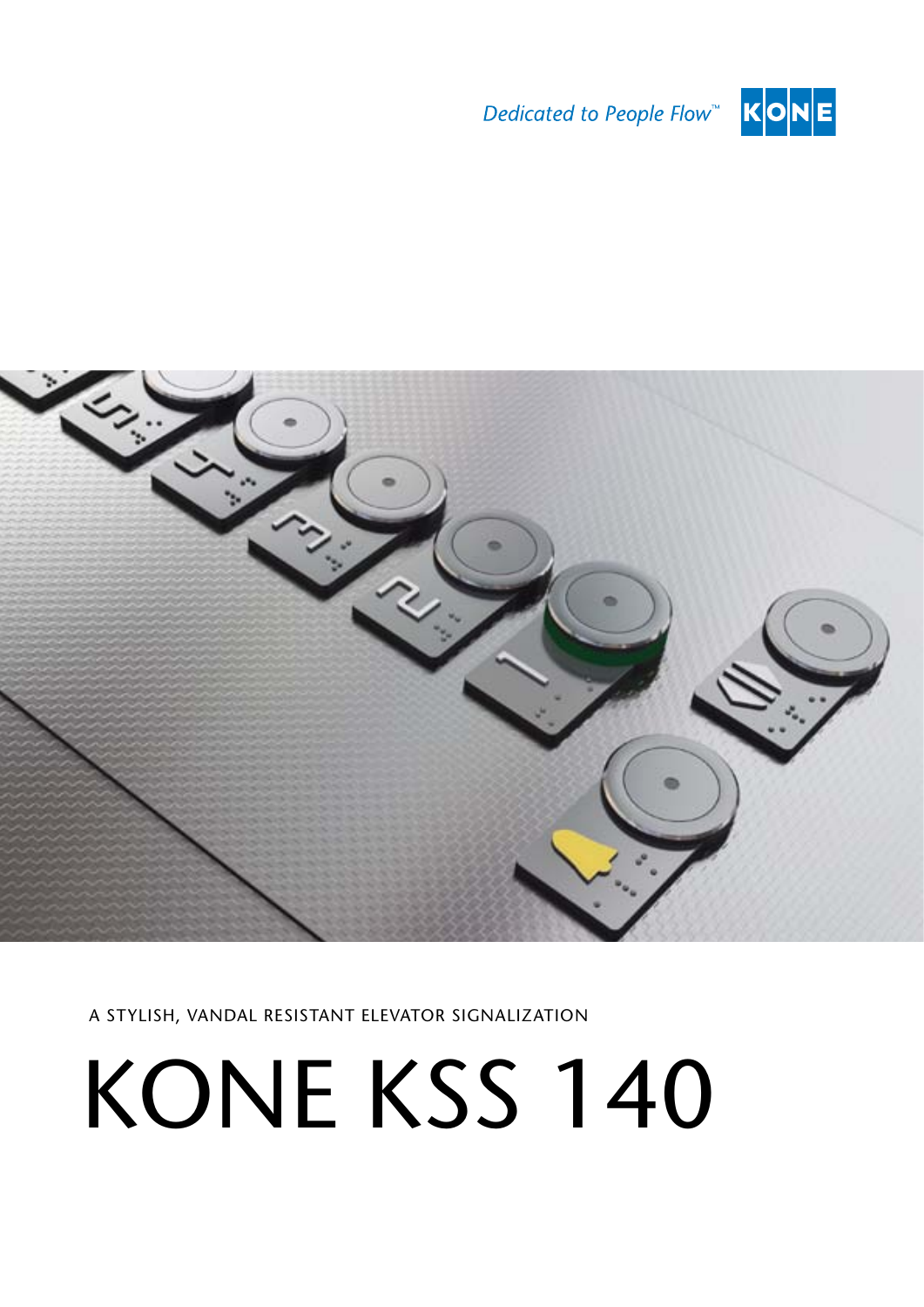## Car operating panel (COP)

- An impact, scratch and burn resistant signalisation
- All devices are splash resistant and easy to clean (IPX3)
- $\blacksquare$  The durable yet attractive design makes it ideal for public transport, airports, public buildings, goods, residential, and office or retail elevators.
- Complies with European standard (EN81-71) for vandal resistant elevators Category 1 requirements, and optionally Category 2
- Complies with European accessibility standard (EN81-70)
- All signalization is compliant with EN81-72 and EN81-73
- Up to 16 floors; (max. 14 floors for EN81-70 and EN81-72; Up to 16 floors; (max. 14 floors for EN81-70 and EN81-72;<br>max. 12 floors LAW13) **Partial height COP**

**Faceplate finishing:** Scottish Quad, textured stainless steel and Asturias Satin stainless steel

**Displays:** Scrolling dot matrix

**Color:** Amber

**Buttons:** Round, surface mounted steel. Markings on the symbol plate beside the button, optionally braille available (EN81-71, Category 1)

**Fixing type:** Flush mounted with KONE shield screws.



 $\overline{c}$ 

1800

1640



KSC 143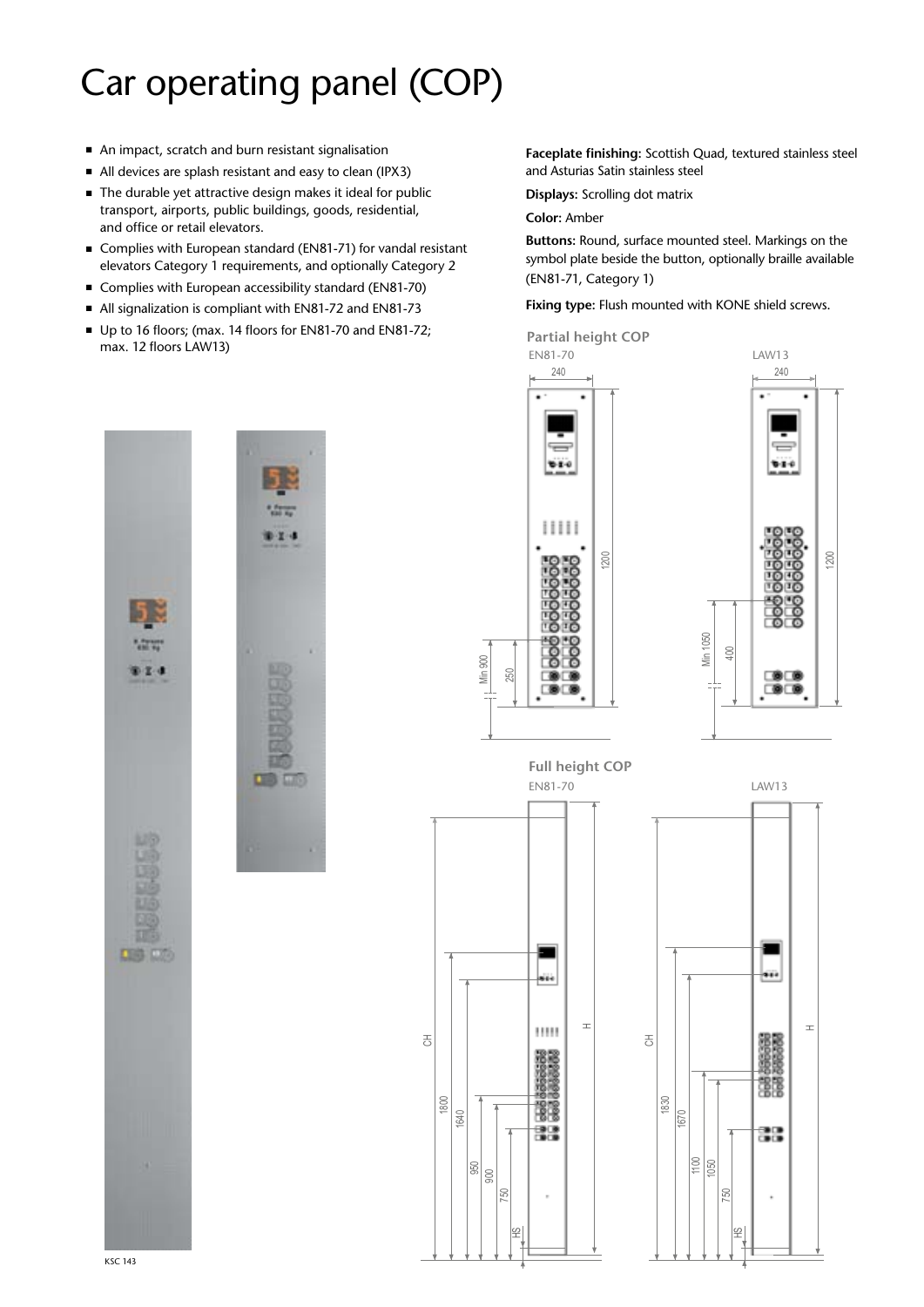### KSS 140 functions and features

**Dual function emergency symbols**

The integrated emergency symbols have a dual function, working as an emergency light and as a call connection sequence indicator.

#### **Emergency light**



In case of a power failure the symbols are backlit with bright light, illuminating the car and ensuring the instructions are clearly visible for persons trapped in the car.

#### **Emergency connection indicators**



The amber alarm bell symbol lights up when the alarm button is pressed.



The symbols light up step by step showing the progression of the call.



When the green light is on, the call is connected to the emergency call center.



**Durable faceplates**

The textured faceplates conceal scratches and keep the devices in good condition for longer. In addition they offer attractive design features for both new and existing elevators.